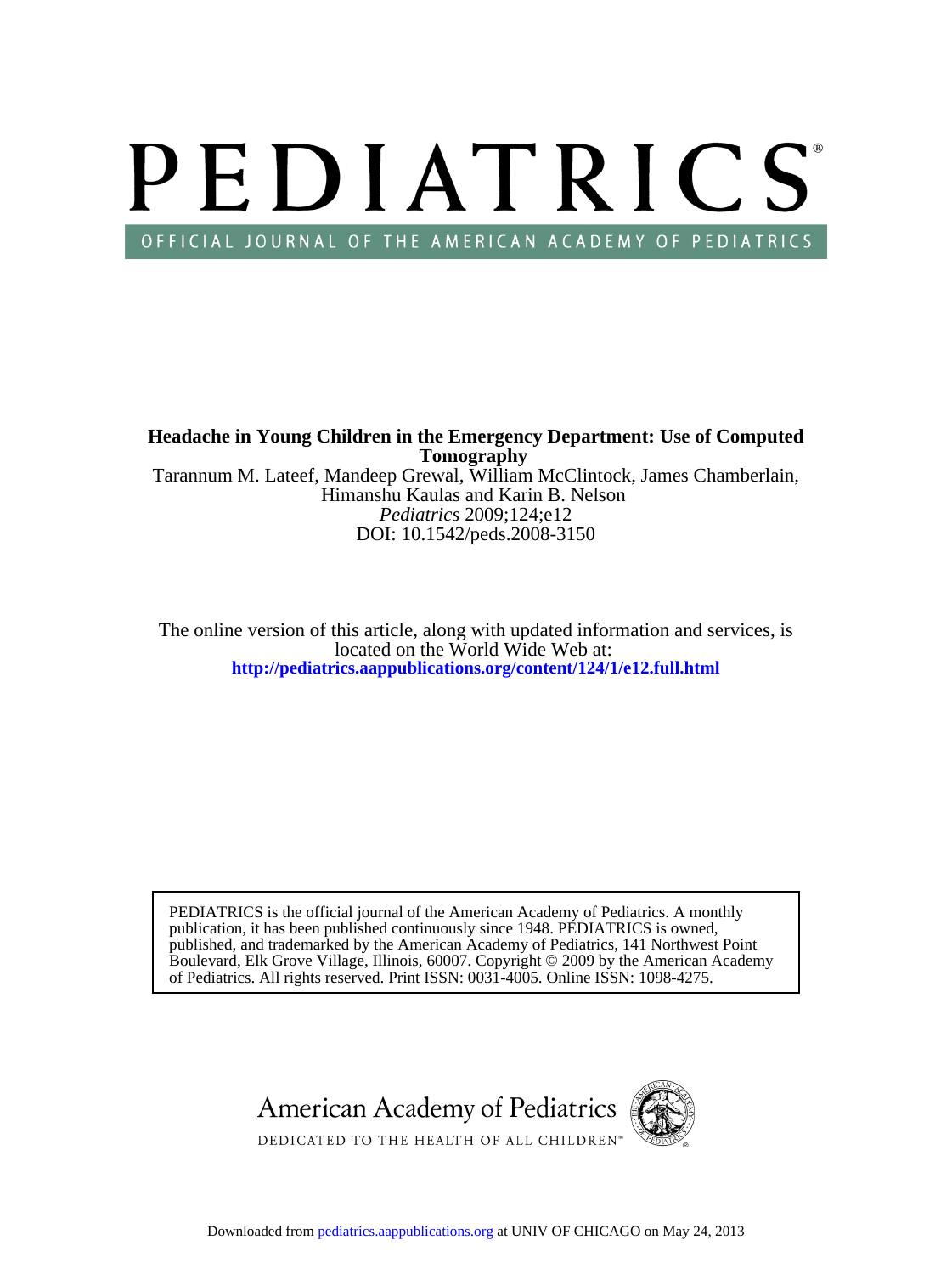# Headache in Young Children in the Emergency Department: Use of Computed Tomography

**WHAT'S KNOWN ON THIS SUBJECT:** Neuroimaging because of recurrent childhood headaches has limited value; especially in the setting of normal physical examination. The risk of radiation exposure from CT scans is highest in the youngest age group.

**WHAT THIS STUDY ADDS:** This study addresses the diagnostic utility of CT scans, in an ED setting, for children  $\leq$ 6 years of age.

# abstract

**OBJECTIVE:** The goal was to determine whether computed tomographic (CT) scans led to better acute care of young children with headache presenting the emergency department (ED).

**METHODS:** We examined the records of 364 children 2 to 5 years of age who presented with headache to a large urban ED between July 1, 2003, and June 30, 2006. By reviewing initial history and examination findings, we first identified patients with secondary headaches (ie, with readily identifiable explanations such as ventriculoperitoneal shunts, known brain tumors, or acute illnesses, such as viral syndromes, fever, probable meningitis, or trauma). Charts for the remaining patients were reviewed for headache history, neurologic examination findings, laboratory and neuroimaging results, final diagnosis, and disposition.

**RESULTS:** On the basis of initial history and physical examination results, 306 children (84%) had secondary headaches. For 72% of those children, acute febrile illnesses and viral respiratory syndromes accounted for the headaches. Among the 58 children (16%) who had no recognized central nervous system disease or systemic illness at presentation, 28% had CT scans performed. Of those, 1 scan yielded abnormal results, showing a brainstem glioma; the patient demonstrated abnormal neurologic examination findings on the day of presentation. For 15 (94%) of 16 patients, the CT scans did not contribute to diagnosis or management. For 59% of children with apparently primary headaches, no family history was recorded.

**CONCLUSION:** For young children presenting to the ED with headache but normal neurologic examination findings and nonworrying history, CT scans seldom lead to diagnosis or contribute to immediate management. *Pediatrics* 2009;124:e12–e17

**CONTRIBUTORS:** Tarannum M. Lateef, MD**,** <sup>a</sup> Mandeep Grewal, BS**,** <sup>a</sup> William McClintock, MD**,** <sup>a</sup> James Chamberlain, MD**,** b Himanshu Kaulas, MBBS**,** <sup>a</sup> and Karin B. Nelson, MDa,c

*Departments of aNeurology and bEmergency Medicine, Children's National Medical Center and George Washington* University School of Medicine, Washington, DC; and <sup>c</sup>National *Institute of Neurological Disorders and Stroke, National Institutes of Health, Bethesda, Maryland*

#### **KEY WORDS**

headache, child, emergency department, computed tomography

**ABBREVIATIONS** ED— emergency department

CT— computed tomographic

The content of this publication does not necessarily reflect the views or policies of the Department of Health and Human Services, and mention of trade names, commercial products, or organizations does not imply endorsement by the US government.

www.pediatrics.org/cgi/doi/10.1542/peds.2008-3150

doi:10.1542/peds.2008-3150

Accepted for publication Feb 20, 2009

Address correspondence to Tarannum M. Lateef, MD, Department of Neurology, Children's National Medical Center, 111 Michigan Ave, Washington, DC 20010. E-mail: tlateef@cnmc. org

PEDIATRICS (ISSN Numbers: Print, 0031-4005; Online, 1098-4275).

Copyright © 2009 by the American Academy of Pediatrics

**FINANCIAL DISCLOSURE:** *The authors have indicated they have no financial relationships relevant to this article to disclose.*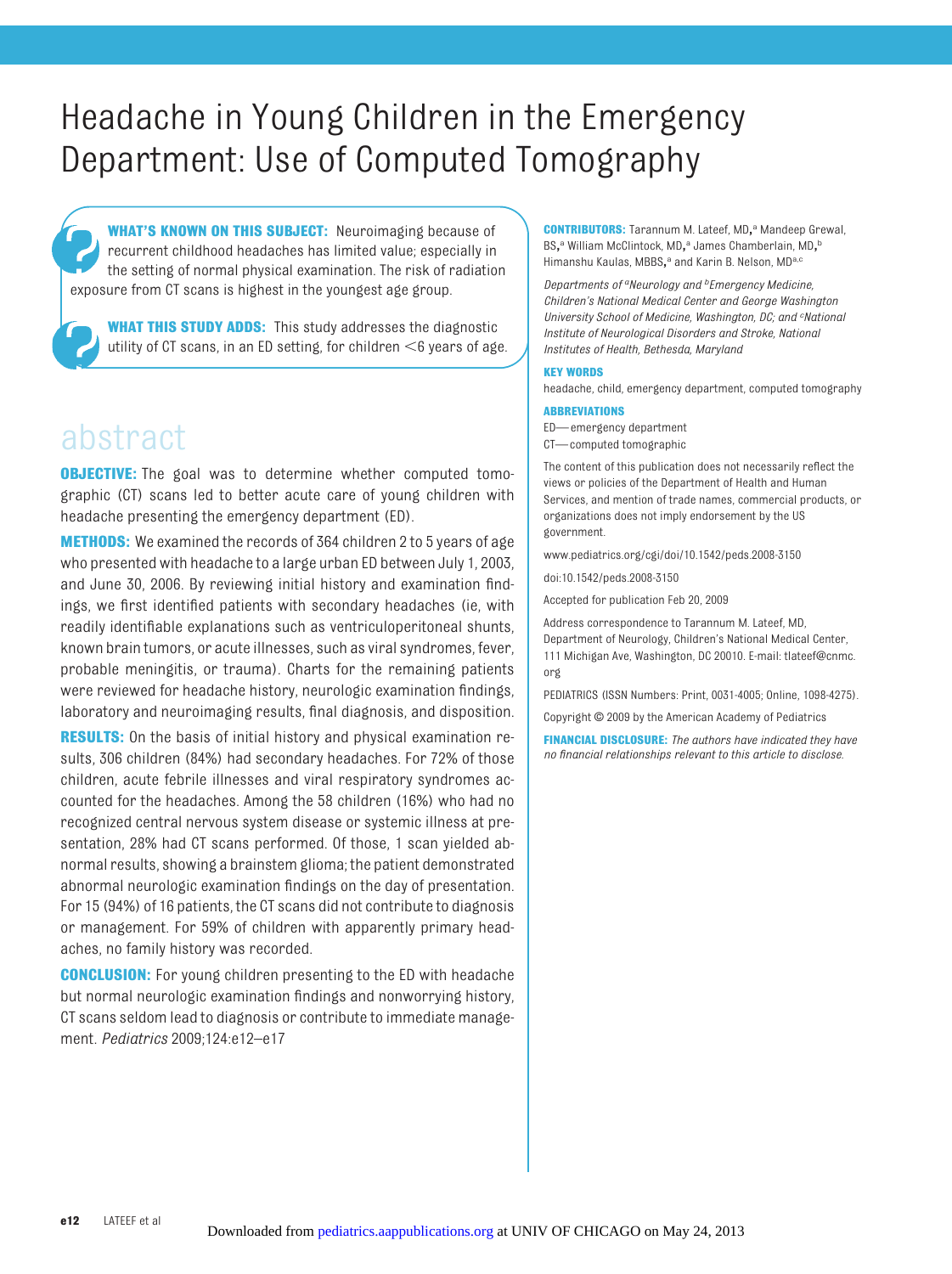Headache is a common complaint, even in early childhood. When children with headache present to the emergency department (ED), they often are accompanied by anxious parents who are fearful of an ominous cause for their child's headache. ED physicians have the challenging role of reassuring parents, when appropriate, while working in a setting where a detailed headache history, a thorough physical examination, and knowledge of familial factors are less readily available than in office-based practice. Studies investigating the cause of headaches presenting to pediatric EDs showed that most such visits are attributable to common nonominous conditions, such as upper respiratory illnesses or migraine.1–5 None of those studies distinguished causes on the basis of age or formally examined the utility of computed tomographic (CT) scans for young children in the ED setting.

The prevalence of any type of headache ranges from 37% to 51% for 7-year-old children, gradually increasing to 57% to 82% by 15 years of age. $6-10$  Most pediatric headaches not occurring in the context of a febrile illness or trauma, even in children  $\leq 6$  years of age, are primary headaches such as migraine or tension headaches. However, migraine headaches in this age group may not meet the usual diagnostic criteria. Furthermore, "dangerous" headaches may be more common in this population.11 The latter group includes possibilities such as brain tumors, meningitis, venous sinus thrombosis, subarachnoid hemorrhage, and other disorders requiring prompt specific management. The diagnostic approach to pediatric headache in very young children is thus of great importance.

The American Academy of Neurology practice parameter of 2002 addresses only children with recurrent headaches, does not discuss whether its

recommendations are altered by the age of the child, and makes no specific recommendations about patients in the ED setting.12 Although CT scans are readily available and are used frequently in EDs, they are expensive, pose a nontrivial risk of radiation exposure for children,13–15 and have shown limited value in the evaluation of nonemergency pediatric headaches in cases with normal neurologic examination findings.16–20 The objectives of this study were to describe our clinical experience with headache in a busy urban pediatric ED and to determine whether CT scans for young children with headache led to better ED management, justifying the risk of radiation for the children.

### **METHODS**

The ED records for children 2 through 5 years of age who presented to the Children's National Medical Center ED between July 1, 2003, and June 30, 2006, with headache as their chief complaint were accessed by using a computerized billing and data entry system. Search words for diagnosis or chief complaint included "headache," "migraine," and "cephalalgia." The search yielded a total of 364 patients. The Children's National Medical Center is both a primary care facility for the local population and a referral facility for a much larger metropolitan area.

By reviewing initial history and examination findings, we first identified patients with known preexisting pathologic conditions, such as ventriculoperitoneal shunts or brain tumors, and those with acute illnesses, such as viral syndromes, fever, probable meningitis, or trauma. These patients were counted and the causes of their secondary headaches were noted. The charts for the remaining patients were reviewed for headache history, previous evaluation, family and social history, and physical examination findings. General physical examination parameters were noted, including vital signs at presentation. Neurologic examination abnormalities, when found, were assigned to 1 of the following categories: mental status, language, cranial nerves, motor, sensory, cerebellar, gait, or reflexes. These initial data were then examined for the presence of possible "red flags" in either the history or physical examination, such as chronic progressive pattern, acute onset of the worst headache of the patient's life, focal neurologic symptoms, or headaches or emesis on awakening. After an initial clinical impression was recorded, the results of laboratory studies and CT scans, when performed, were examined. Finally, we ascertained a final diagnostic impression and disposition for all patients. Follow-up assessment was attempted by searching for records of clinic visits after ED discharge.

ED records were accessed through an electronic database and were recorded in a set of forms specially designed with queries for this study. Data management and analysis were accomplished by creating a Children's Hospital Research Information System database. The statistical software used was Stata 10 (Stata, College Station, TX). Fisher's exact test and  $\chi^2$ tests were used in the final analyses.

### **RESULTS**

The Children's National Medical Center ED evaluated a total of 3092 patients with headache between the ages of 2 and 18 years. ED records for 364 children, 2 through 5 years of age, were analyzed (Fig 1). For 306 children (84%), secondary headaches were thought to be present, on the basis of initial history and physical examination findings documenting a recognizable illness (often infectious) considered to be the underlying problem. An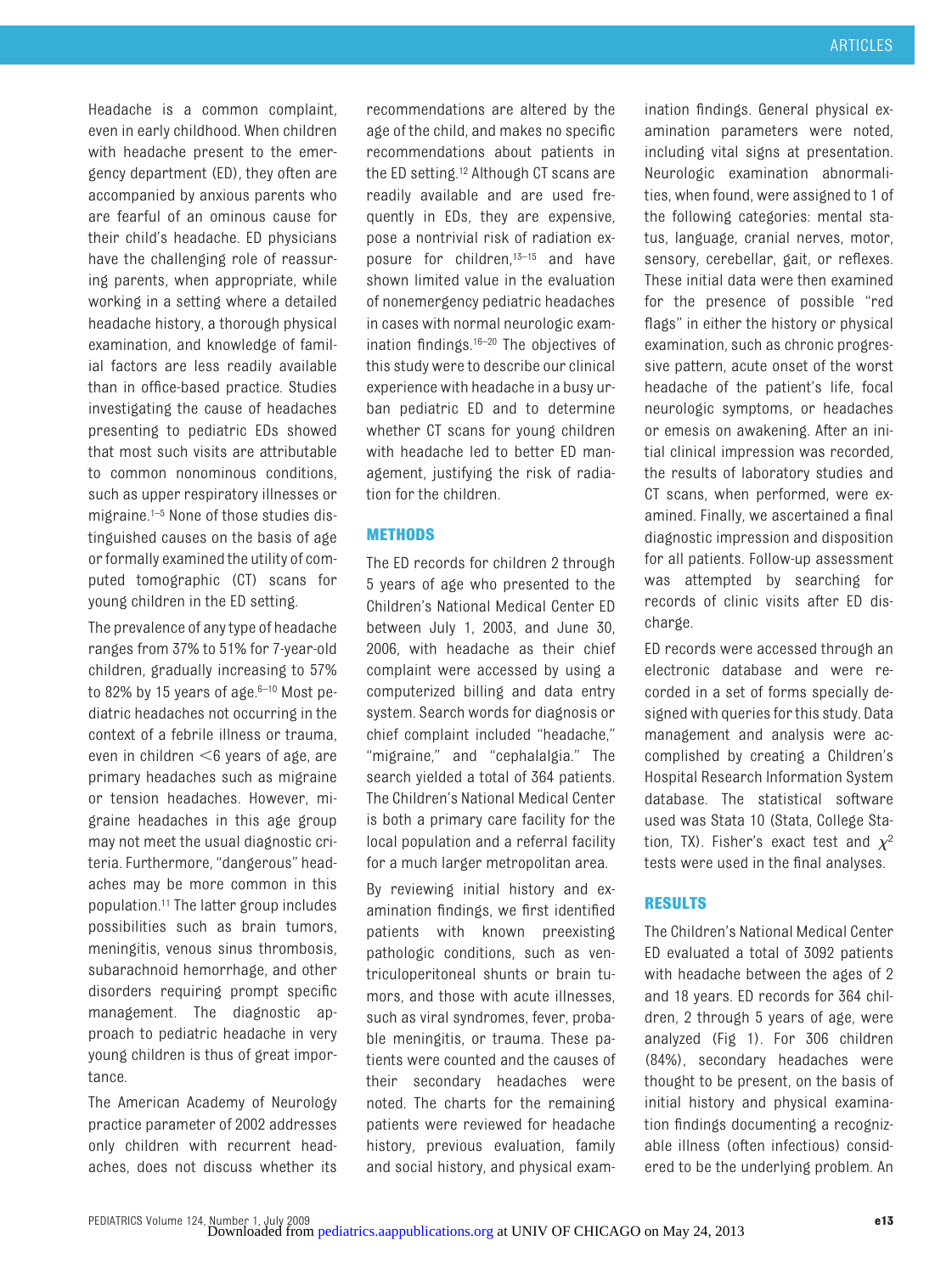

#### **FIGURE 1**

Experience with CT scans in the evaluation of headache in the pediatric ED. Only 1 child who did not have an infectious illness or recognized brain disease at presentation had abnormal CT scan results, and that child had worrisome history findings and abnormal neurologic examination findings on the day of presentation. \*Initial study impression based on presenting history findings, without knowledge of CT scan results or even whether a scan had been ordered.

additional subgroup had known neurologic disorders (brain tumors, neurocutaneous syndromes, neurodegenerative diseases, or neurometabolic diseases) or previously established systemic diseases (congenital heart problems, malignancy, coagulopathy, rheumatologic diseases, or collagen vascular disease). The remaining 58 children (16%) had no recognized brain disease or systemic illness at presentation.

Among the 58 children who had no recognized neurologic or systemic disease before presentation, 16 (28%) underwent CT scanning. One child's CT scan yielded abnormal results, showing a brainstem glioma. The child was a 5-year-old boy with a history of worsening headaches over the past 5 days and significant pain on awakening, sometimes accompanied by emesis. Noting the escalating intensity of symptoms, the ED physician ordered a head CT scan, documenting a concern regarding "increased intracranial pressure." This patient had abnormal neurologic examination findings, that is, vertical nystagmus documented by the neurosurgeon (but not by ED personnel), on the day of presentation to the ED. For 15 (94%) of the 16 children who underwent CT scanning, the results were normal. The final diagnostic impression was not altered significantly by the addition of the CT scans  $(P = .26)$ . Therefore, in this study, CT scans did not contribute significantly

to the detection of intracranial pathologic conditions not suspected in the initial clinical evaluations.

We further analyzed ED records for the 58 children who had no recognizable central nervous system or systemic disorder at presentation, to determine whether the 16 children (28%) who underwent CT scanning could be readily distinguished from the 42 (72%) who did not. Factors such as the age of the child, physical and neurologic examination findings, and vital signs were compared. Among the 16 children who underwent imaging, 1 had worsening headache, emesis, and abnormal neurologic examination results. This child was found to have a brainstem glioma, as described above. Fifty-seven children, including those who underwent imaging and those who did not, had normal examination results. The mean age of the children who underwent CT scanning was 4.1 years (range: 2.1–5.9 years), and the mean age of the children who did not was 4.9 years (range: 2.6 –5.9 years). Among the 16 children who underwent CT scanning, 3 (19%) were  $\leq$ 3 years of age; among the 42 children who did not undergo CT scanning, 5 (12%) were  $\leq$ 3 years of age. Reasons for scanning, when documented as such in the chart, included recent sinusitis for 1 child, "new" headaches for 2 children, "posterior" location of headache for 1 child, and "eye-rolling spells" (presumably concerning with respect to seizures) for 1 child.

At the time of discharge from the ED, 57 patients had a final diagnostic impression of apparently primary headache; 5 of them received a diagnosis of migraine. The remaining patients did not have sufficient history findings documented by ED personnel to permit further categorization of their primary headache subtype. Patients with a final diagnosis of secondary headaches totaled 307. Table 1 presents the causes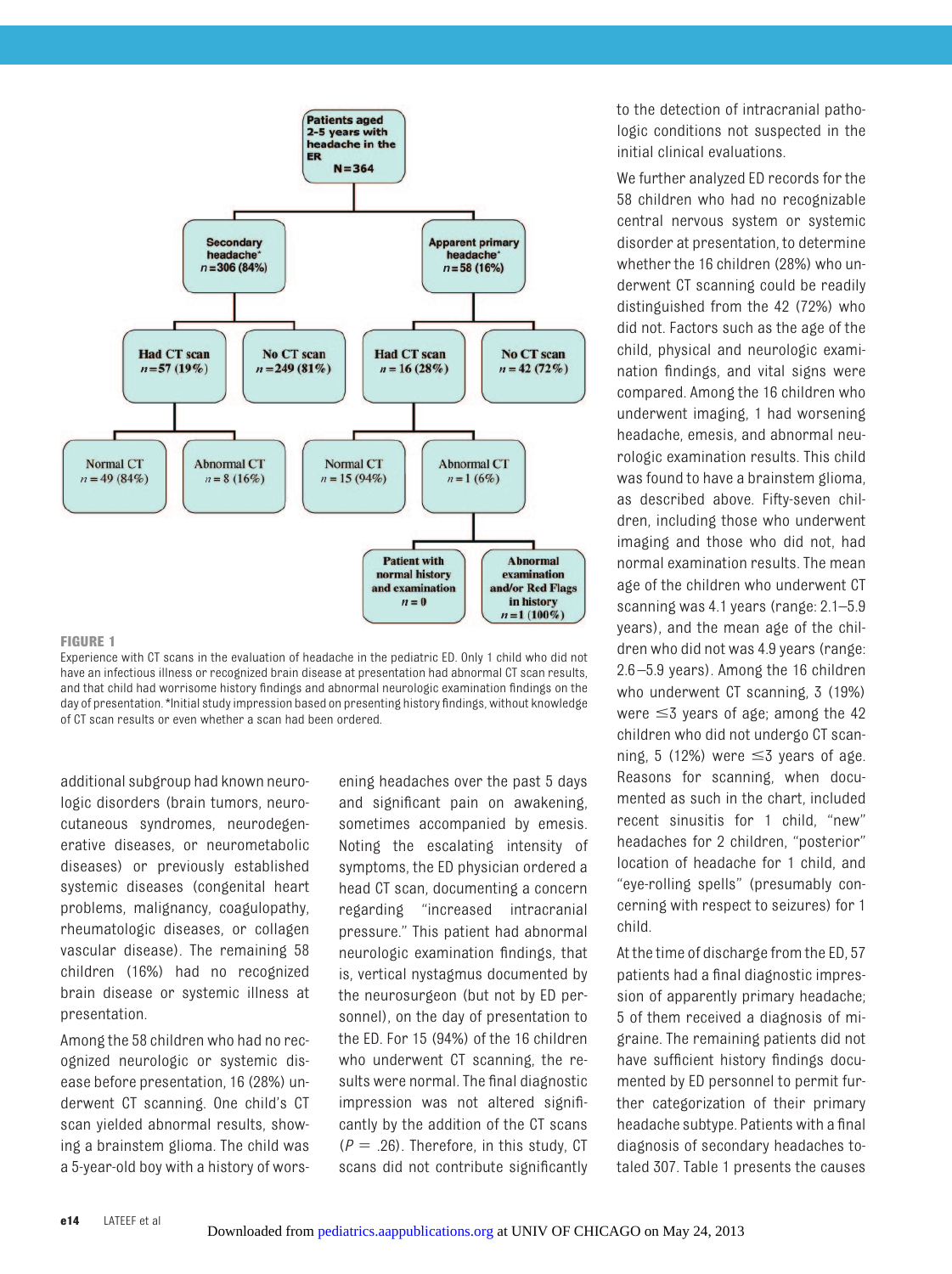**TABLE 1** Causes of Headache in Young Children in the Pediatric ED

| Diagnoses                         | n (%)      |
|-----------------------------------|------------|
| Primary headaches <sup>a</sup>    | 57 (15.7)  |
| Migraine                          | 5(8.7)     |
| Primary headache, unclassified    | 52 (91.3)  |
| Secondary headaches <sup>a</sup>  | 307 (84.3) |
| Neurologic                        |            |
| Trauma                            | 47 (15.3)  |
| Ventriculoperitoneal shunt        | 14 (4.5)   |
| Seizures                          | 2(0.7)     |
| Brain tumor                       |            |
| Known                             | 6(2.0)     |
| Newly diagnosed <sup>b</sup>      | 1(0.3)     |
| Meningitis                        | 4(1.3)     |
| $0$ ther $c$                      | 2(0.7)     |
| Nonneurologic                     |            |
| Viral/respiratory/febrile illness | 222 (72.3) |
| Chronic systemic disease          | 4(1.3)     |
| 0ther <sup>d</sup>                | 5(1.6)     |
| Total                             | 364 (100)  |

a Established on the basis of the final diagnostic impressions and review of the results of CT scanning (if performed).

**b** The patient with a newly diagnosed brain tumor was initially in the "apparently primary" group (Fig 1). Although this patient did not have a previous diagnosis of central nervous system disease, there were suggestive history findings and abnormal neurologic examination results on the day of presentation (see text).

<sup>c</sup> Stroke or acute demyelinating encephalomyelitis.

d Contact dermatitis of the scalp, corneal abrasion, retropharyngeal abscess, dental pain, or lymphadenitis.

of headache on the basis of the final diagnostic impressions.

Among the children for whom the initial diagnosis was not certain, many charts (59%) did not include family history, an element of the evaluation that can contribute importantly to the diagnosis for a young child with headache. Headache history was documented for 16 (28%) of 58 patients with apparent primary headache. Of those 16 patients, 4 reported never having headaches previously, 7 reported having headaches sometimes, and 5 confirmed having headaches often.

Follow-up information within the Children's National Medical Center medical system was available for 43 (75%) of 57 patients without further diagnosis of headache type at ED discharge. Of those 43 patients, 5 were subsequently seen in the neurology clinic, where 3 were diagnosed as having mi-

graine, 1 headache not otherwise specified, and 1 cyclic vomiting syndrome. The average time between the ED visit for headache and the last follow-up visit at Children's National Medical Center was 28 months (range: 1–59 months). Although most of the follow-up care occurred in subspecialty clinics other than neurology, none of the follow-up records documented the occurrence of a previously undetected neurologic cause for headaches.

#### **DISCUSSION**

We addressed the question of benefit versus risk from head CT scans with respect to a specific example, that is, children of preschool age presenting to an ED with headache. In this study, as in those reported previously, the overwhelming majority of acute headaches in children and adolescents were attributable to common, minor, transient conditions, such as upper respiratory illness or fever.<sup>1-5,21</sup> Our study, the largest to date and the only one to focus exclusively on children of preschool age, found, on the basis of initial history and physical examination findings, that 84% of patients had clearly identifiable causes for their headaches. The spectrum of causes of secondary headaches was similar to findings in previous studies, consisting mostly of nonneurologic infectious illnesses. Of the remaining 2- to 5-yearold patients who did not have a clearly identifiable cause for the headache,  $>1$  in 4 underwent CT scanning; the number may be much greater in nonpediatric EDs and in units receiving a primarily tertiary referral population. The only child with abnormal CT scan results in this series would have needed neuroimaging even if he had not had a complaint of headache, because his history indicated several features suggesting increased intracranial pressure and he demonstrated abnormal neurologic examination results on the day of presentation. In attempting to reconstruct the decisionmaking process of ED physicians, we observed a tendency to order scans for the youngest children. Given the small numbers, formal statistical analysis was not performed.

CT scanning represents a fast reliable means of diagnosing certain lifethreatening conditions that require prompt intervention, notably, intracranial bleeding, tumors, and hydrocephalus. However, CT scans have limited utility in identifying posterior fossa pathologic conditions, cortical dysplasia, acute ischemia, cerebrovascular abnormalities, and other subtle developmental anomalies. For children, CT scans are ordered routinely in the ED not only for headaches but also for various other reasons, including new-onset seizures,<sup>22</sup> breakthrough seizures for epilepsy patients, $23$  and even simple febrile seizures. In the cases of seizures, developmental delay, and genetic or metabolic encephalopathy, CT scans not only are unhelpful but actually may reassure physicians falsely and delay the ordering of MRI scans, which are much more useful in these clinical situations.

This study and others have demonstrated that the diagnostic yield of CT scans is low for children who present to the ED with headache, nonworrying history, and normal neurologic examination results. Furthermore, the risks associated with CT scanning are not negligible. The risk of cancer from exposure to ionizing radiation is much greater for pediatric patients<sup>14,24,25</sup> than for older persons, for 2 principal reasons. First, rapidly dividing and developing young tissue is more sensitive to radiation. Second, children have a longer lifetime ahead of them during which radiation-related cancers can develop. For a 5-year old child who undergoes head CT scanning, the lifetime risk of fatal cancer resulting from ra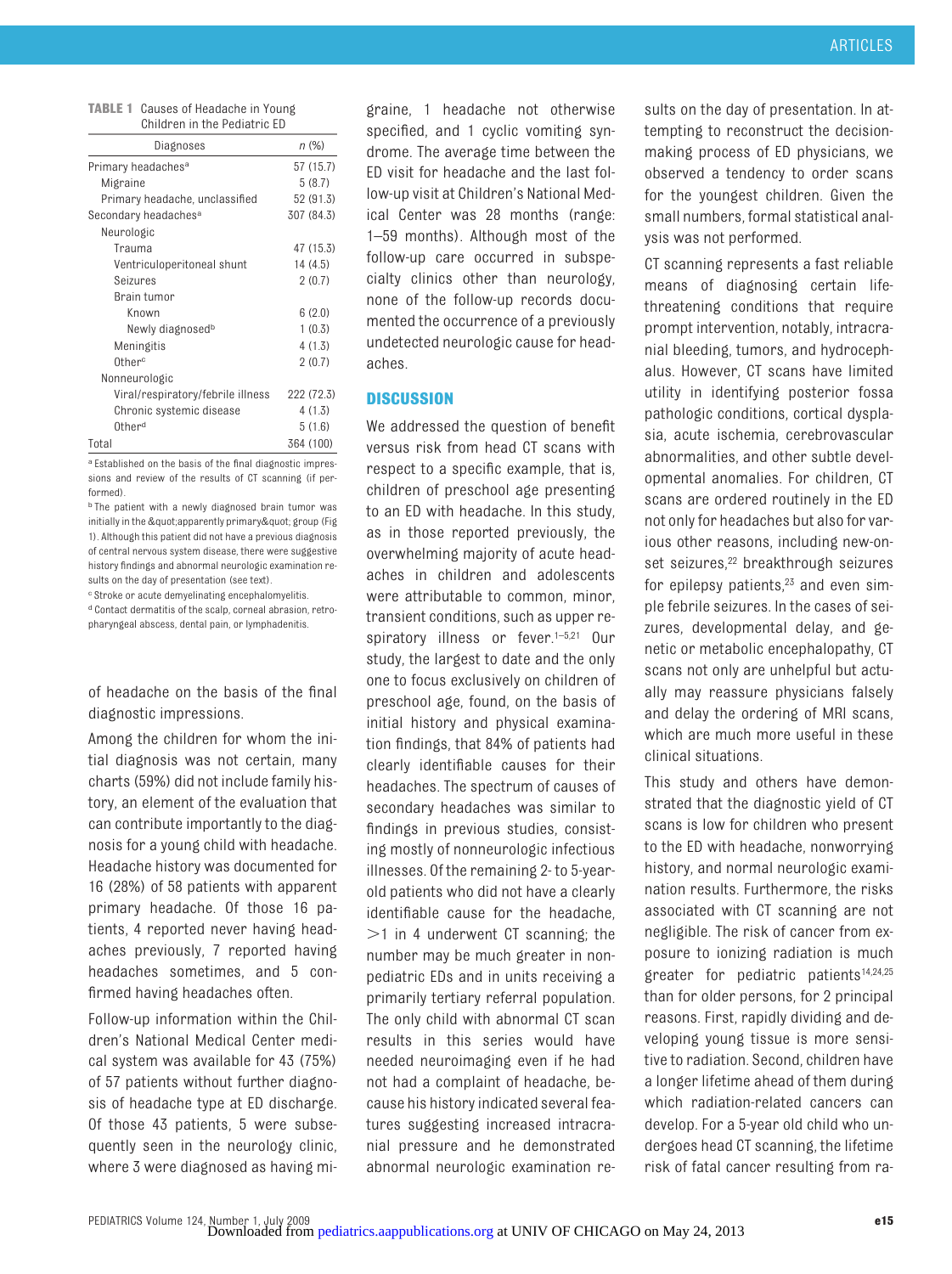diation exposure has been estimated to be  $\sim$  1 in 2500.<sup>14</sup>

The cost of a noncontrast CT scan at our institution is \$1361. In a time of rapidly exploding health care costs, cost is another reason for not ordering this test without clear justification.

ED physicians confronting pediatric headache often are trained in adult care, have no established clinical guidelines to direct them, and work in the presence of considerable parental anxiety. Examination of a young child in pain often is difficult. Therefore, it is not surprising that the diagnostic approach is guided more by a fear of being "less than complete" than by evidence-based medicine.

All previous studies, and now ours, with this youngest population have shown that life-threatening conditions have demonstrable objective findings in the neurologic examination and in most cases also red flags in the history. A previous analysis of data for  $>$ 3000 children with brain tumors showed that 98% had  $\geq$ 1 of 5 signs (papilledema, ataxia, hemiparesis, abnormal eye movements, or depressed reflexes).26 The value of a thorough neurologic examination cannot be overstated.

Limitations of this study include its ret-

rospective design and lack of complete follow-up monitoring. Analysis was limited to information in clinical records, and it is possible that pertinent history and examination findings were not recorded. We recognize that we might have missed patients who presented with headache and secondary pathologic conditions on CT scans who were assigned a diagnosis other than headache for the visit.

A family history of primary headaches, especially migraine, is one of the strongest predictors of primary headache in preschool-aged children,27,28 despite the absence to date of this factor as a criterion in published guidelines. A family history of migraine does not guarantee that a child with a headache has not experienced intracranial hemorrhage, for example, but it does shift the probabilities sufficiently to justify watchful waiting, rather than immediate exposure to radiation, in most cases. However, the majority of children in our study did not have a documented family history or undergo a thorough headache history. For a young child presenting with headache and without any neurologic deficits, a history of migraine or headache in a first-degree relative provides reassurance regarding the benign nature of the headache.

Recent concern regarding identification of unnecessary expenditures in medical care29 gives this study special topicality. Taking a family headache history often is contributory, whereas performing head CT scanning usually is not. CT scanning for young children with headache is expensive, poses risks, and usually is without benefit. Studies such as this one can contribute to recognition of medical interventions for which indications need rethinking.

#### **CONCLUSIONS**

For young children presenting to the ED with headache but normal neurologic examination findings and nonworrying history, CT scanning seldom leads to diagnosis or contributes to immediate treatment. A family history often is contributory and should be part of the evaluation of young children with headache in the ED. CT imaging poses risk (which is greatest for the youngest children), is expensive, and usually is without benefit.

#### **ACKNOWLEDGMENTS**

This work was supported in part by the Intramural Research Program of the National Institute of Neurological Disorders and Stroke.

#### **REFERENCES**

- 1. Burton LJ, Quinn B, Pratt-Cheney JL, Pourani M. Headache etiology in a pediatric emergency department. *Pediatr Emerg Care.* 1997;13(1):1– 4
- 2. Lobera Gutiérrez de Pando E, López Navarro JA, Youssef Fasheh W, Vernet Bori A, Luaces Cubells C. Headache in a short-stay unit: a retrospective study of 140 cases [in Spanish]. *An Esp Pediatr.* 1999;50(6):562–565
- 3. Lewis DW, Qureshi FA. Acute headache in the pediatric emergency department. *Headache.* 2000; 40(3):200 –203
- 4. Kan L, Nagelberg J, Maytal J. Headaches in a pediatric emergency department: etiology, imaging and treatment. *Headache.* 2000;40(1):25–29
- 5. Scagni P, Pagliero R. Headache in an Italian pediatric emergency department. *J Headache Pain.* 2008;9(2):83– 87
- 6. Deubner DC. An epidemiologic study of migraine and headache in 10 –20 year olds. *Headache.* 1977;17(4):173–180
- 7. Sillanpää M. Changes in the prevalence of migraine and other headache during the first seven school years. *Headache.* 1983;23(1):15–19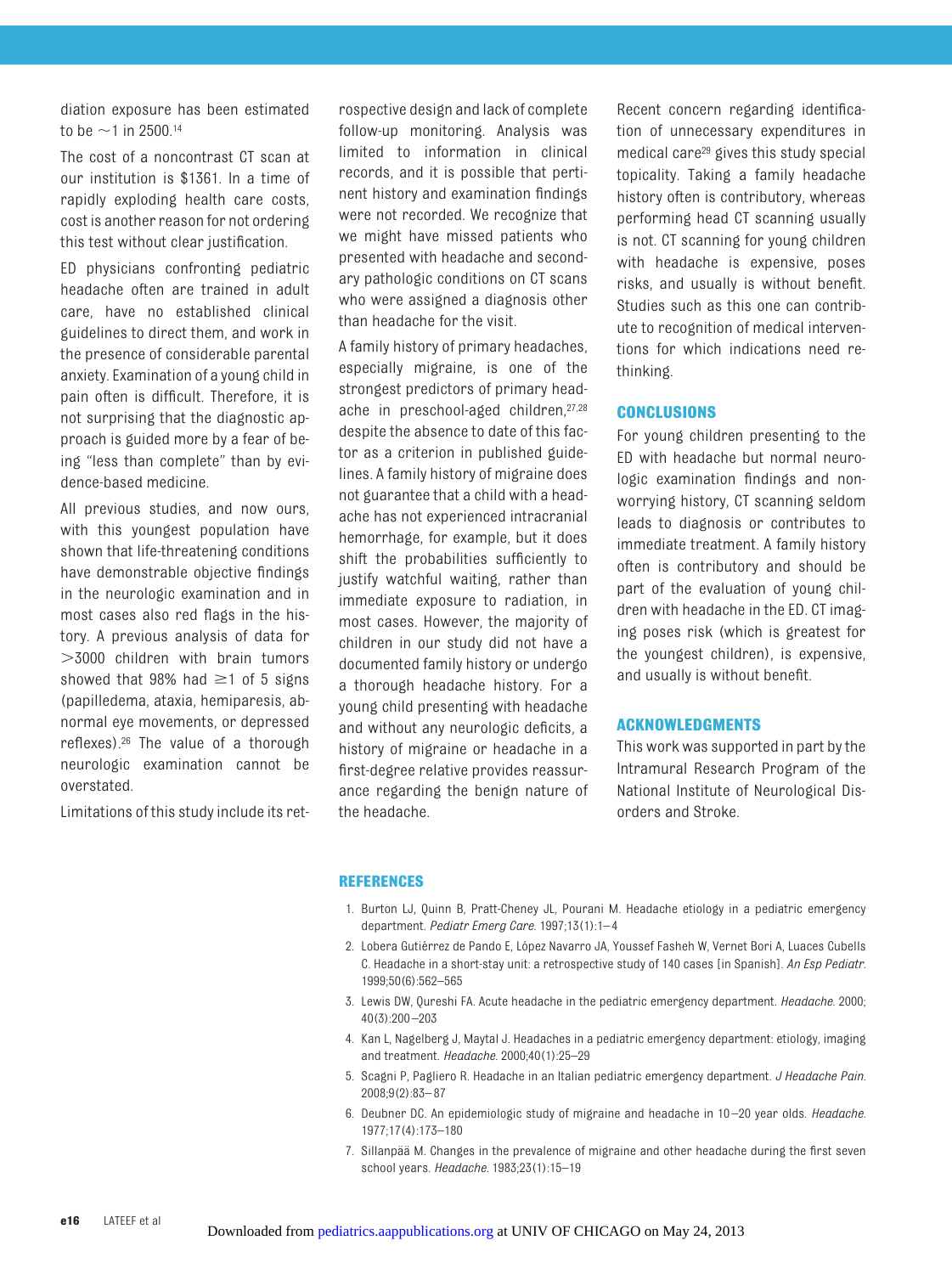- 8. Linet MS, Stewart WF, Celentano DD, Ziegler D, Sprecher M. An epidemiologic study of headache among adolescents and young adults. *JAMA.* 1989;261(15):2211–2216
- 9. Stewart WF, Linet MS, Celentano DD, Van Natta M, Ziegler D. Age and sex-specific incidence rates of migraine with and without visual aura. *Am J Epidemiol.* 1991;134(10):1111–1120
- 10. Sillanpää M. Prevalence of headache in prepuberty. *Headache*. 1983;23(1):10-14
- 11. Raieli V, Eliseo M, Pandolfi E, et al. Recurrent and chronic headaches in children below 6 years of age. *J Headache Pain.* 2005;6(3):135–142
- 12. Lewis DW, Ashwal S, Dahl G, et al. Practice parameter: evaluation of children and adolescents with recurrent headache. *Neurology.* 2002;59(4):490 – 498
- 13. Food and Drug Administration. FDA public health notification: reducing radiation risk from computed tomography for pediatric and small adult patients. Available at: www.fda.gov/cdrh/safety/ 110201-ct.html. Accessed September 29, 2008
- 14. Brenner DJ, Hall EJ. Computed tomography: an increasing source of radiation exposure. *N Engl J Med.* 2007;357(22):2277–2284
- 15. Brenner DJ, Elliston CD, Hall EJ, Berdon WE. Estimated risks of radiation-induced fatal cancer from pediatric CT. *AJR Am J Roentgenol.* 2001;176(2):289 –296
- 16. Dooley JM, Camfield PR, O'Neil M, Vohra A. The value of CT scans for children with headaches. *Can J Neurol Sci.* 1990;17(3):309 –310
- 17. Maytal J, Bienkowski RS, Patel M, Eviatar L. The value of brain imaging in children with headaches. *Pediatrics.* 1995;96(3):413– 416
- 18. Lewis DW, Dorbad D. The utility of neuroimaging in the evaluation of children with migraine or chronic daily headache who have normal neurological examinations. *Headache.* 2000;40(8): 629 – 632
- 19. Alehan FK. Value of neuroimaging in the evaluation of neurologically normal children with recurrent headache. *J Child Neurol.* 2002;17(11):807– 809
- 20. Abu-Arafeh I, MacLeod S. Serious neurological disorders in children with chronic headache. *Arch Dis Child.* 2005;90(9):937–940
- 21. Rothner AD. Headache emergencies: evaluation, differential diagnosis, and treatment. In: Maria B, ed. *Current Management in Child Neurology*. Hamilton, Canada: Decker; 1998:331–335
- 22. Freeman JM. Less testing is needed in the emergency room after a first afebrile seizure. *Pediatrics.* 2003;111(1):194 –196
- 23. Allen L, Jones CT. Emergency department use of computed tomography in children with epilepsy and breakthrough seizure activity. *J Child Neurol.* 2007;22(9):1099 –1101
- 24. National Cancer Institute; Society for Pediatric Radiology. Radiation risks and pediatric computed tomography (CT): a guide for health care providers. Available at: www.cancernet.gov/ cancertopics/causes/radiation-risks-pedictric-ct. Accessed March 2006
- 25. Hall EJ. Lessons we have learned from our children: cancer risks from diagnostic radiology. *Pediatr Radiol.* 2002;32(10):700 –706
- 26. Childhood Brain Tumor Consortium. The epidemiology of headache among children with brain tumors. *J Neurooncol.* 1991;10(1):31– 46
- 27. Hernandez-Latorre MA, Roig M. Natural history of migraine in childhood. *Cephalalgia.* 2000;20(6): 573–579
- 28. Battistella PA, Fiumana E, Binelli M, et al. Primary headaches in preschool age children: clinical study and follow-up in 163 patients. *Cephalalgia.* 2006;26(2):162–171
- 29. Aaron HJ. Waste, we know you are out there. *N Engl J Med.* 2008;359(18):1865–1867